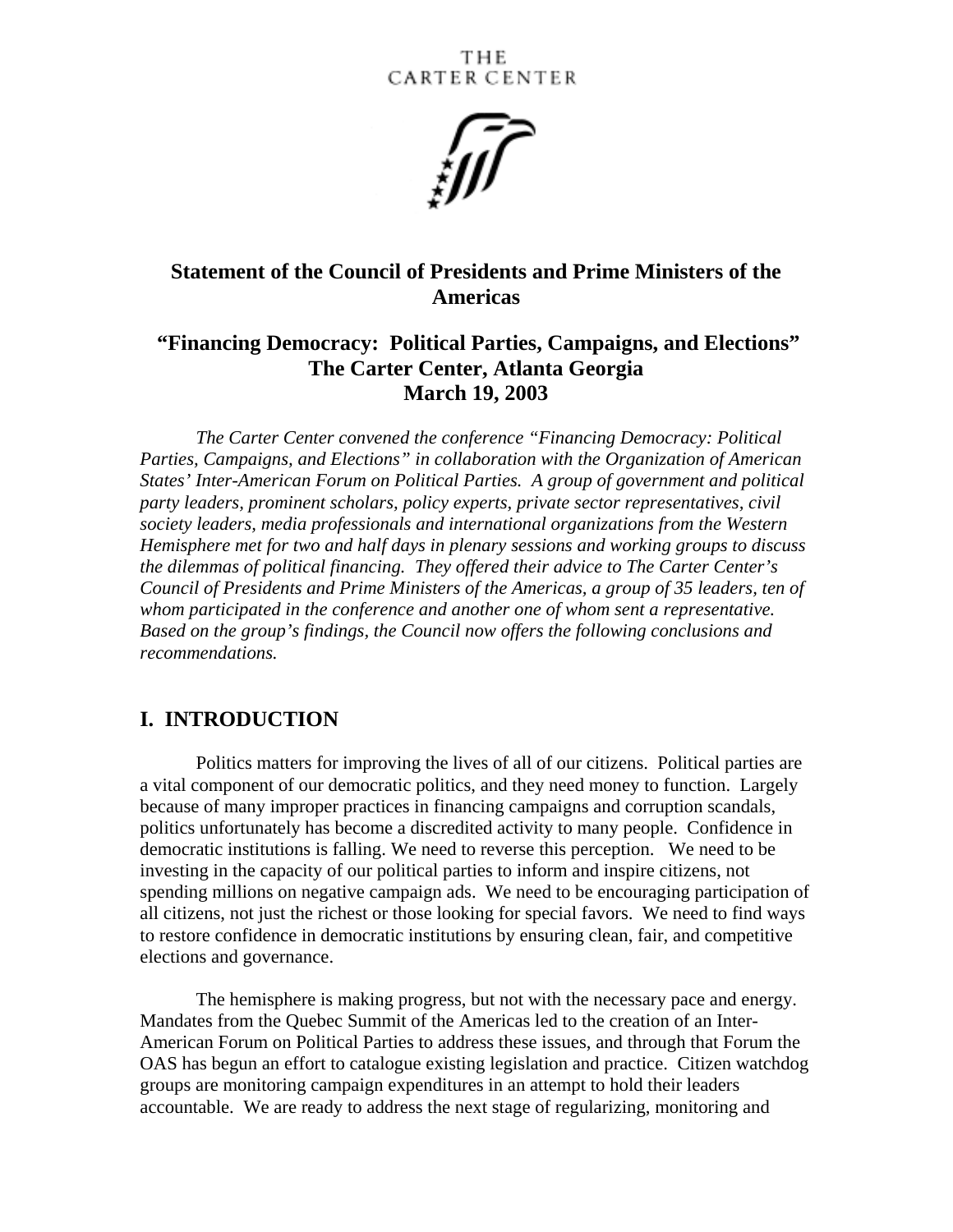enforcing standards of political financing to reduce corruption, promote citizen participation, and enhance political legitimacy of our democratic institutions.

There is no single formula on political financing that will solve the problems permanently and for all countries. Indeed the struggle to improve the democratic process is a continuous one requiring the active involvement of all of civil society. Based on work done by the OAS Inter-American Forum on Political Parties, International IDEA, Transparency International, USAID and others, we have identified a set of Principles for Political Finance. **We urge our governments to endorse these principles, and our citizens to watch carefully to ensure that they are implemented.**

We strongly encourage the development of a democratic political culture, moral commitment and ethical standards that will provide an atmosphere conducive to the implementation of these measures.

# **II. PRINCIPLES FOR POLITICAL FINANCING**

Rules on financing of political parties and campaigns will differ for each national context, but they should all promote the following basic principles:

### **Principles**

- **Fostering stronger representative and accountable political parties:** In their representation and participation functions, political parties need access to adequate resources to function effectively and ethically.
- **Ensuring effective electoral competition**: Parties and candidates must have a fair chance to campaign for their ideas; access to the media and adequate resources is crucial. Unfair incumbency advantages should be addressed and the use of state resources that are not made available to all candidates in the electoral campaign should be prohibited.
- **Promoting political equality and citizen participation**: Citizens, rich or poor, must have equal opportunity to participate in the political process and to support candidates or parties of their choice. Financial contributions are a legitimate form of support. Inequalities related to gender, race, ethnicity or marginalized populations should be compensated. The principle of one-person, one-vote must be preserved.
- **Preserving the integrity of the electoral process through transparency**: Voters need to be empowered to choose as autonomous and informed citizens, free from pressures, intimidation or seduction through economic benefits, and informed about the resources and support for candidates and parties.
- **Enhancing accountability and eliminating corruption:** Elected officeholders should represent their constituents as a whole and be free from financial dependence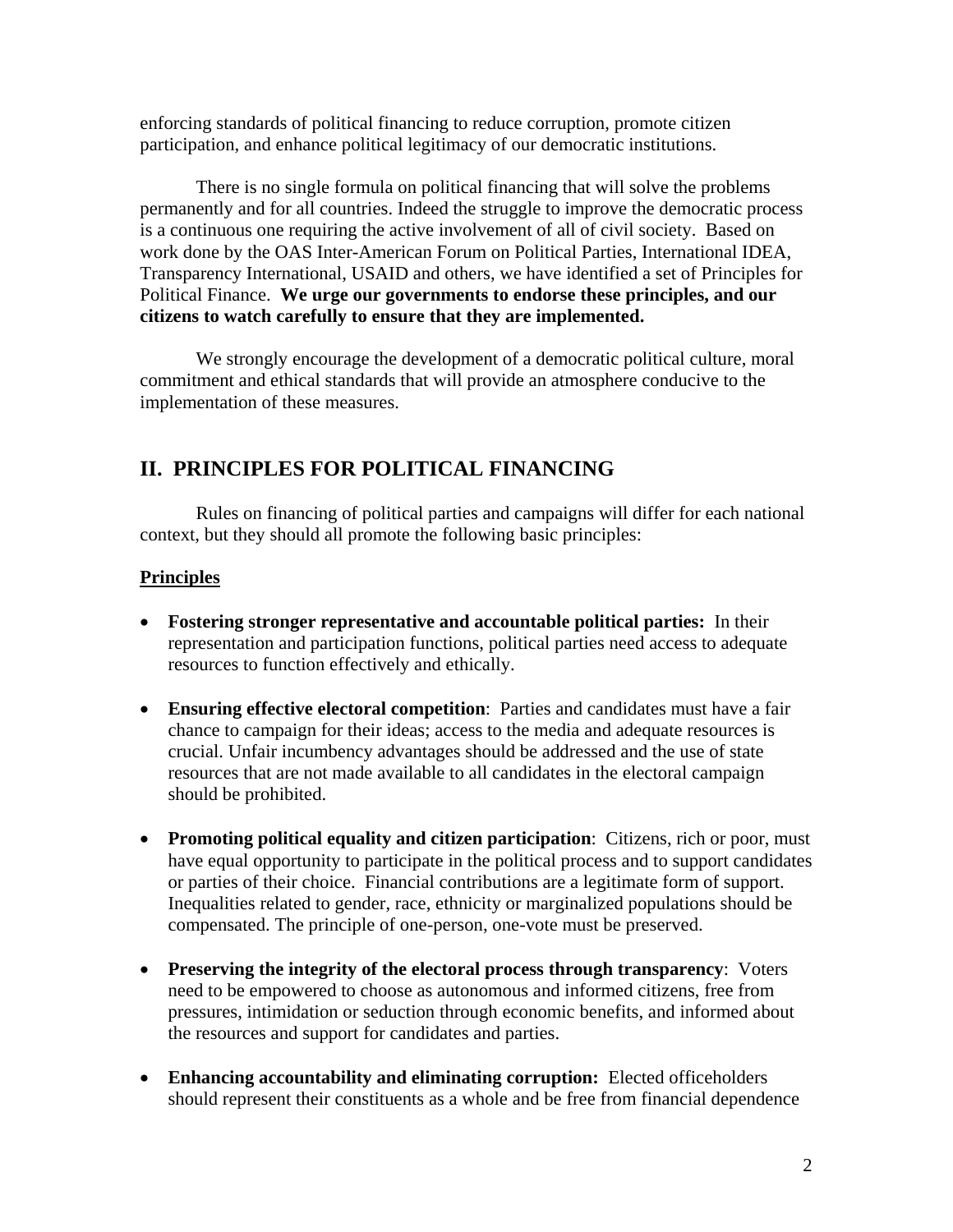on a few. Donations should not be used to buy access to politicians or civil servants, personal favors (contracts, tax breaks, etc), or policy favors.

• **Strengthening rule of law and enforcement capacity:** There must be assurances of timely justice and an end to impunity in abuses of political financing. The enforcement of political finance laws and regulations requires the existence of independent oversight authorities and an effective system of sanctions to end impunity.

We recognize that each country has a different starting point, but all countries should move at an appropriate pace to achieve the following objectives and tools, derived from the principles.

#### **Objectives and Tools**

- **Invest in the democratic character of parties rather than long or negative campaigns.** The pressures of fundraising should be reduced by controlling the factors that escalate campaign costs. Measures could include limiting spending; shortening campaigns; providing equitable access to the media including free media time to the candidates during prime time; banning or capping paid political advertising; promoting public financing, eliminating inflammatory ads; adopting and enforcing prohibitions against vote-buying.
- **Improve transparency and reduce the influence of money by requiring disclosure of donations and expenditures.** Parties and candidates should be required to publicly disclose itemized donations above certain amounts and their sources, including in-kind contributions, before and after the elections so that future undue influence by the donor could be assessed. Parties and candidates should make public audited reports of itemized expenditures on a regular basis, including in-kind expenses, with all funds flowing through identified bank accounts managed by specified individuals who can be held accountable. Media should be required to disclose standard advertising rates and to report discounts as political donations, and maintain advertising rates that do not exceed the commercial rates used between campaigns. Campaign contributions from foreign sources should be prohibited, with the exception of citizens living abroad, if allowed by national law. Campaigns and candidates should refuse donations from organized crime or drug trafficking.
- **Promote equity, participation and competition.** Mixed funding systems with a substantial public component are recommended. Public funds should be provided as a substitute for or a complement to private donations at all phases of the political and electoral process. Public funding for ongoing party activities and campaigns should be allocated by a mix of proportional rules and flat subsidies to all parties that meet reasonable thresholds. Large individual donations should be limited; small donations that the average citizen can afford should be encouraged, perhaps by offering tax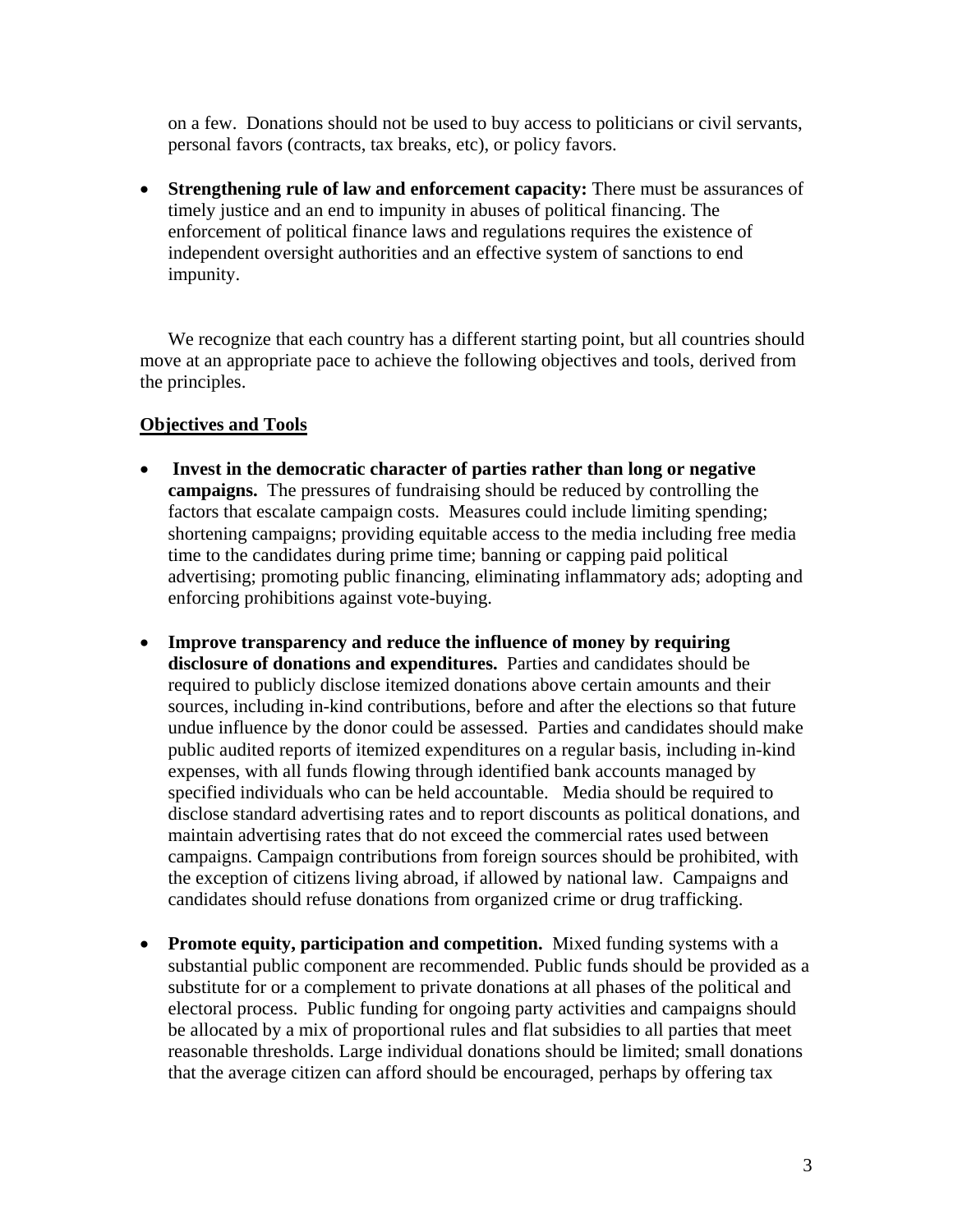credits; and voluntary media standards for balanced media coverage should be developed.

• **The institutions responsible for enforcement should provide both incentives and sanctions.** Oversight entities, whether electoral management bodies or judicial organs, should be independent, non-partisan, and equipped with sufficient human and financial resources and authority to enforce the country's laws. Without this, none of the other measures suggested here will be effective. Enforcement capacity should be developed for effective monitoring, investigating, and prosecuting, and include subpoena powers, whistleblower protection, and access to bank accounts**.** Sanctions should include remedial actions, fines, criminal prosecution, and denial of office and/or future access to public funding.

# **III. SUPPORTIVE MEASURES**

In improving the financing of democracy, citizens' groups and international organizations have an important role to play in helping achieve these principles. We urge the following:

#### **Roles for International Organizations**

- 1. The OAS Inter-American Forum on Political Parties, other international organizations, multilateral banks, and universities should sponsor research to help us better understand the contributing factors of campaign costs, the effectiveness of potential tools to control those costs, and the impact of new technology such as the internet and direct television programming. For example, conflicting information exists with regard to whether and how fast campaign costs are rising relative to GDP, and what the sources may be: television and radio advertising costs in modernizing campaigns; taxation systems; patronage politics and vote-buying in more traditional campaigns; internally democratizing parties; length of the campaign; the nature of the electoral system.
- 2. Hemispheric governments should adopt the Principles on Political Financing at the next Summit of the Americas, as a concrete measure to implement Article 5 of the Inter-American Democratic Charter.
- 3. Non-governmental organizations such as The Carter Center and Transparency International should work in collaboration with multilateral organizations such as International IDEA to develop a set of standards and benchmarks to assess progress on implementing these Principles.
- 4. The OAS and other organizations active in the region should provide assistance to member states to apply the Principles adopted, such as in the form of best practices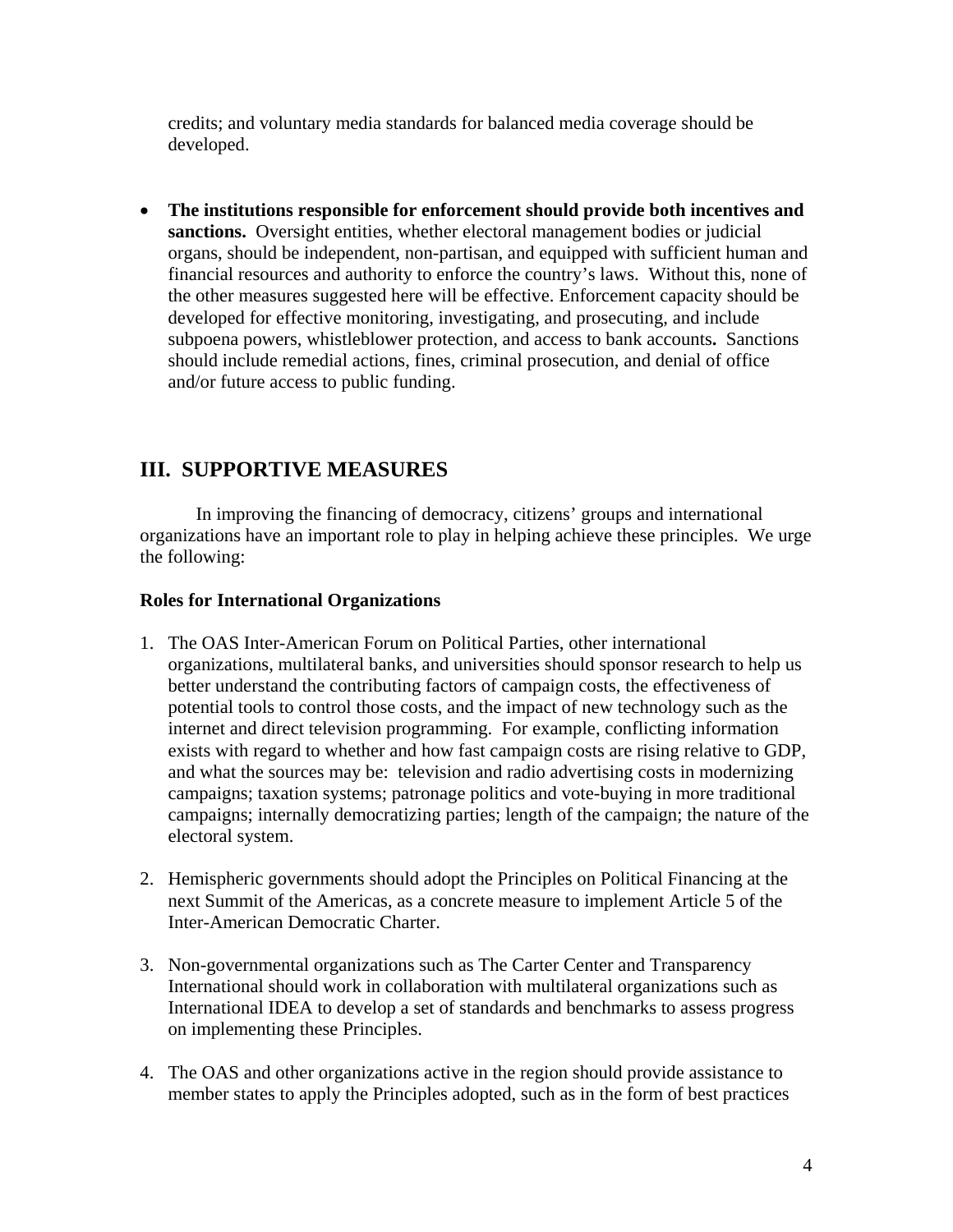and model laws, and advice from the OAS Special Rapporteur for Freedom of Expression and other entities.

- 5. International party foundations and other organizations should continue to provide training and education for party members and electoral workers, but only in a manner consistent with national laws.
- 6. Governments should cooperate to help in tracing the international money trail of illicit political donations through off-shore tax havens, money laundering, and organized crime, and cooperate with each other to bring violators to justice. International assistance in training and capacity-building to trace illicit money is needed. Governments should codify these types of cooperation in international agreements. Governments should also amend money laundering legislation to require disclosure of cash transactions over a specific amount.
- 7. International agreements such as the OECD Convention Against Bribery and the Inter-American Convention Against Corruption should include corollaries or additional protocols prohibiting the bribery of political parties and candidates, and prohibiting foreign donations when they are illegal in domestic law.
- 8. International election observer missions should incorporate political finance as an element to be monitored.
- 9. Multilateral lending institutions should include political financing as an element within their rule of law and anti-corruption programs. Bilateral and multilateral organizations should expand efforts to help election management bodies, political parties, campaign contributors, and election monitors to comply with political finance laws.

### **Roles for Civil Society and Political Parties**

- 1. Businesses should voluntarily adopt codes of conduct to disclose donations where laws do not yet exist requiring them to do so, or to disclose more fully where laws require only narrow disclosure.
- 2. Political parties and candidates should voluntarily adopt codes of conduct to fully disclose donations and expenditures where laws do not yet exist requiring disclosure, or to disclose more fully where laws require only narrow disclosure. Civil society organizations can encourage such codes.
- 3. The media should voluntarily adopt a code of ethics and norms that guarantees equitable treatment to the parties and candidates in electoral campaigns.
- 4. Civil society organizations and media should have independent and critical roles in monitoring campaign finance rules and publicizing violations, including monitoring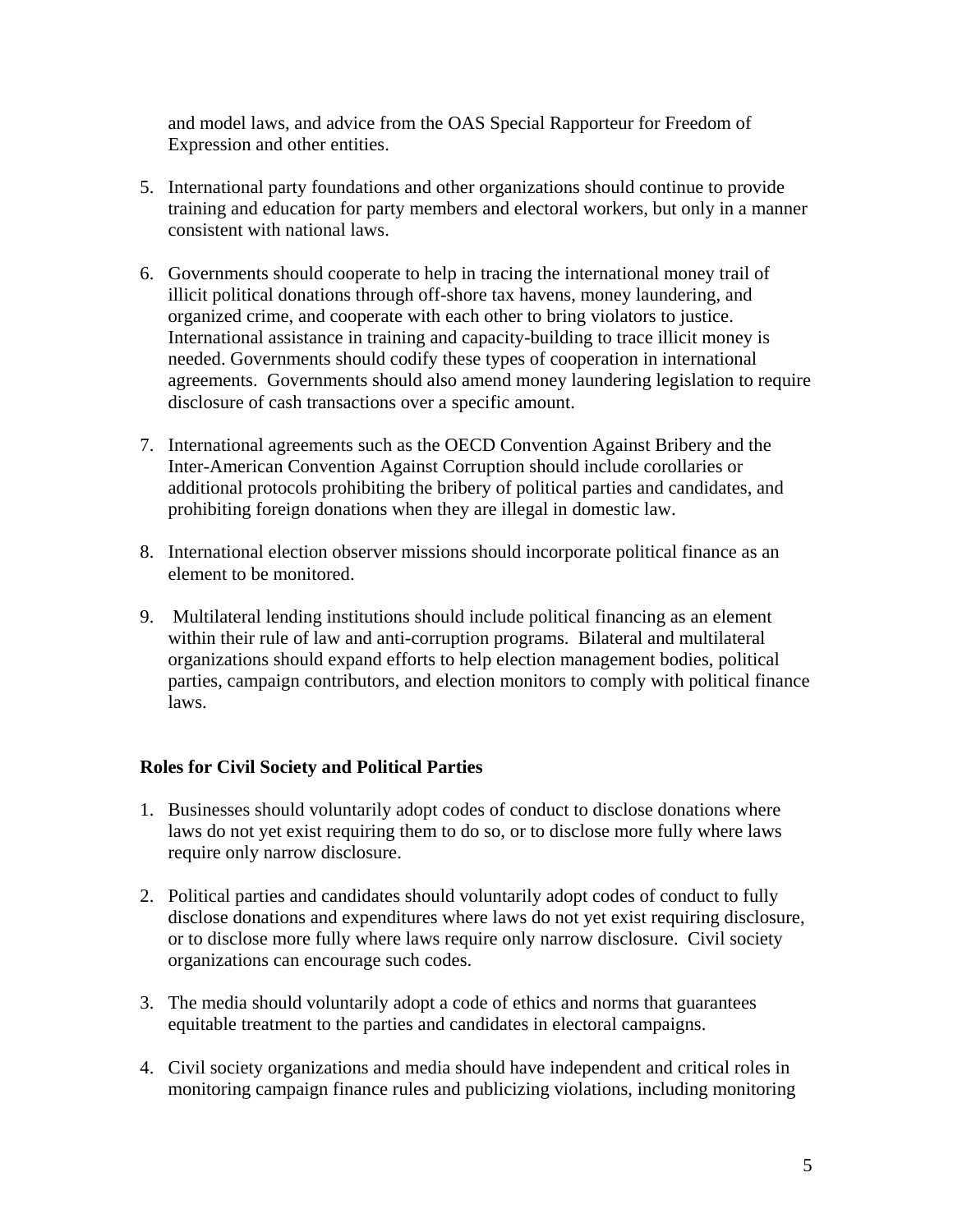expenditures and media coverage of campaigns, generating information and encouraging public debate.

- 5. Watchdog groups should explore the potential to use Access to Information laws to request information on donations and expenditures from political parties and corporations, and to ensure transparency in the use of state resources.
- 6. So that the media may support enforcement, expose corruption and produce transparency, libel laws should be amended to follow the principles laid down in the New York Times v. Sullivan case, insult laws should be repealed, and the assault or murder of journalists should be investigated immediately and prosecuted to the fullest extent of the law.

Signed by:

Jimmy Carter, former president of the USA John Compton, former prime minister of St. Lucia Leonel Fernandez, former president of Dominican Republic Eduardo Frei, former president of Chile Osvaldo Hurtado, former president of Ecuador Luis Alberto Lacalle, former president of Uruguay Carlos Roberto Reina, former president of Honduras Miguel Angel Rodriguez, former president of Costa Rica Lloyd Sandiford, former prime minister of Barbados Cristiana Chamorro, representing Violeta Chamorro, former president of Nicaragua